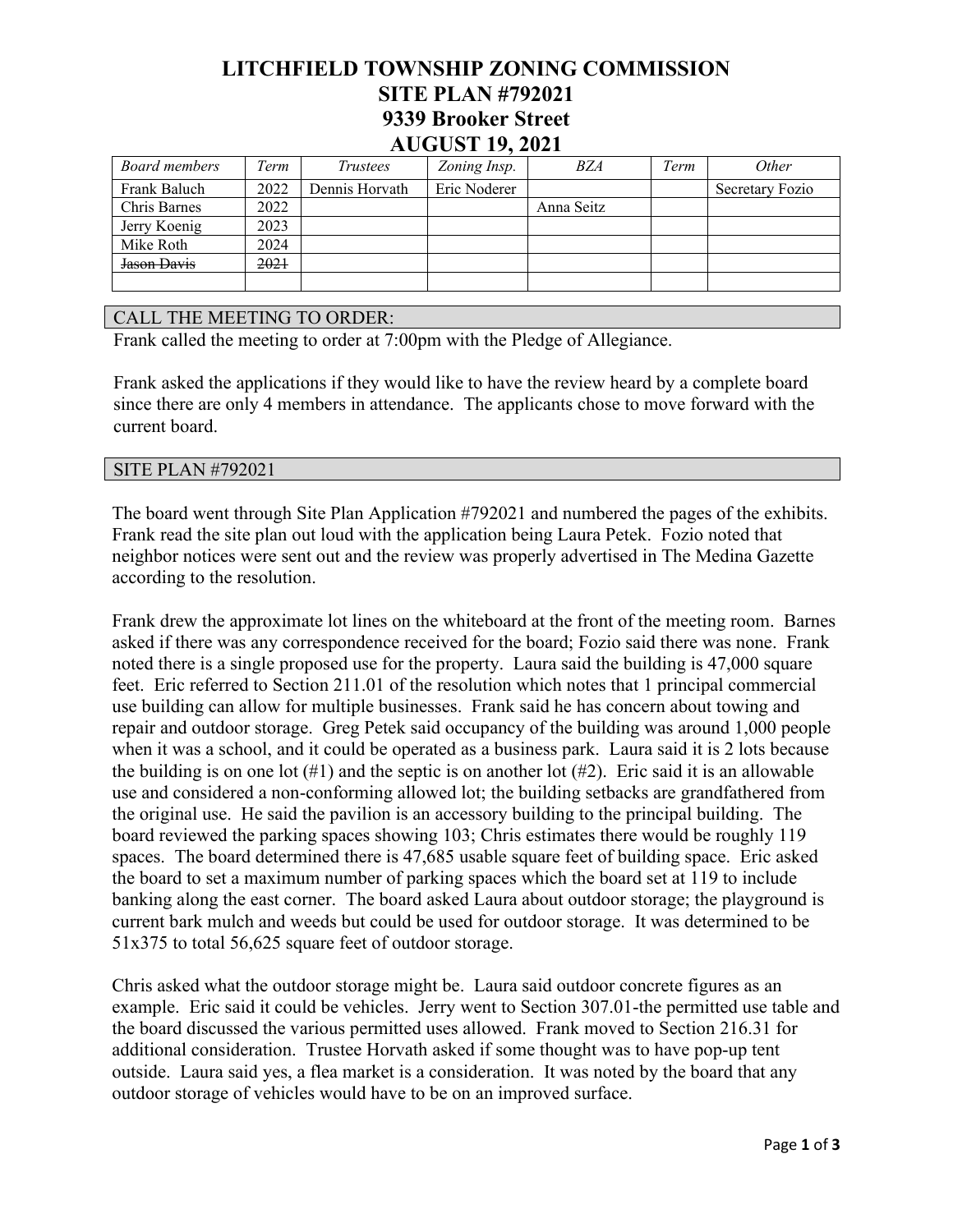The board discussed a fence by the proposed dumpster. Laura said there is a fence around the septic system currently. Frank said the dumpster has to be outside of the public view; Laura said it will have a solid 8-foot fence. Eric clarified that outdoor storage and vendors will be the 151x375 area to the north (#003 parcel 3.79 acres=56,625); the west parcel (#02) will be outdoor storage with 33,128 square feet for vendors. He said there is no limit on outdoor displays or storage.

The board moved to lighting. Jerry asked if there will be added lighting. Laura said no. Jerry asked if the outdoor storage/vendor aera will be lighted. Laura said no; if they need to add any, they will come back for a site plan modification.

The board moved to signs. It was determined there is already a 4x8 sign at the front of the building. Laura said if there are multiple businesses they will have 'tabs' on the bigger sign. Eric noted that Article IV and Section 408.01.1.1; signs cannot exceed 50 square feet or be larger than 20 feet high and it must be non-illuminated.

The board moved to Section 601.06.1-the existing driveway will be used and no new proposal was submitted; the development features will remain as currently listed and the design of the building is not being changed.

The board moved to Section 601.06.4-The building placement will have no change.

Frank noted that buffers need to be on their property.

The board moved to Section 610.06.5-There will be no change to what currently exists. Eric said if anything would violate the nuisance section they would have to come back before the board.

The board moved to Section 601.06.6-Screening-this was already addressed with the dumpster and the grandfathered parking will not change and the traffic circulation will not change. Jerry asked if there will be gates anywhere. Laura said no.

The board moved to Section 601.06.8-there will not be site excavation.

The board moved to Section 601.06.9-there will be no curb cuts.

The board moved to Section 601.06.10-there will be no access from the site.

The board moved to Section 601.06.11-the overall development fits the comprehensive plan. The board moved to Section 601.06.12-lighting was previously discussed.

Chris said he feels this does meet the definition of a business park. The board confirmed that outdoor storage does not have to be on an improved ground in the rear yard. Eric is concerned about the residence adjacent to the parking area and wondered if it is adequate screening for lot #001 since they have to screen for residential use. Frank said there are good sized trees there. After board review it was determined to be the front yard of the building and will not require screening.

Public Comment was opened at 8:25pm. The resident residing at 9348 Brooker Street said they would like to see something happen there. Laura said they intend it to be a blessing there and they will be good neighbors.

Frank made a motion to approve the site plan as presented, it was seconded by Chris; Roll call vote determined unanimous approval by all board members.